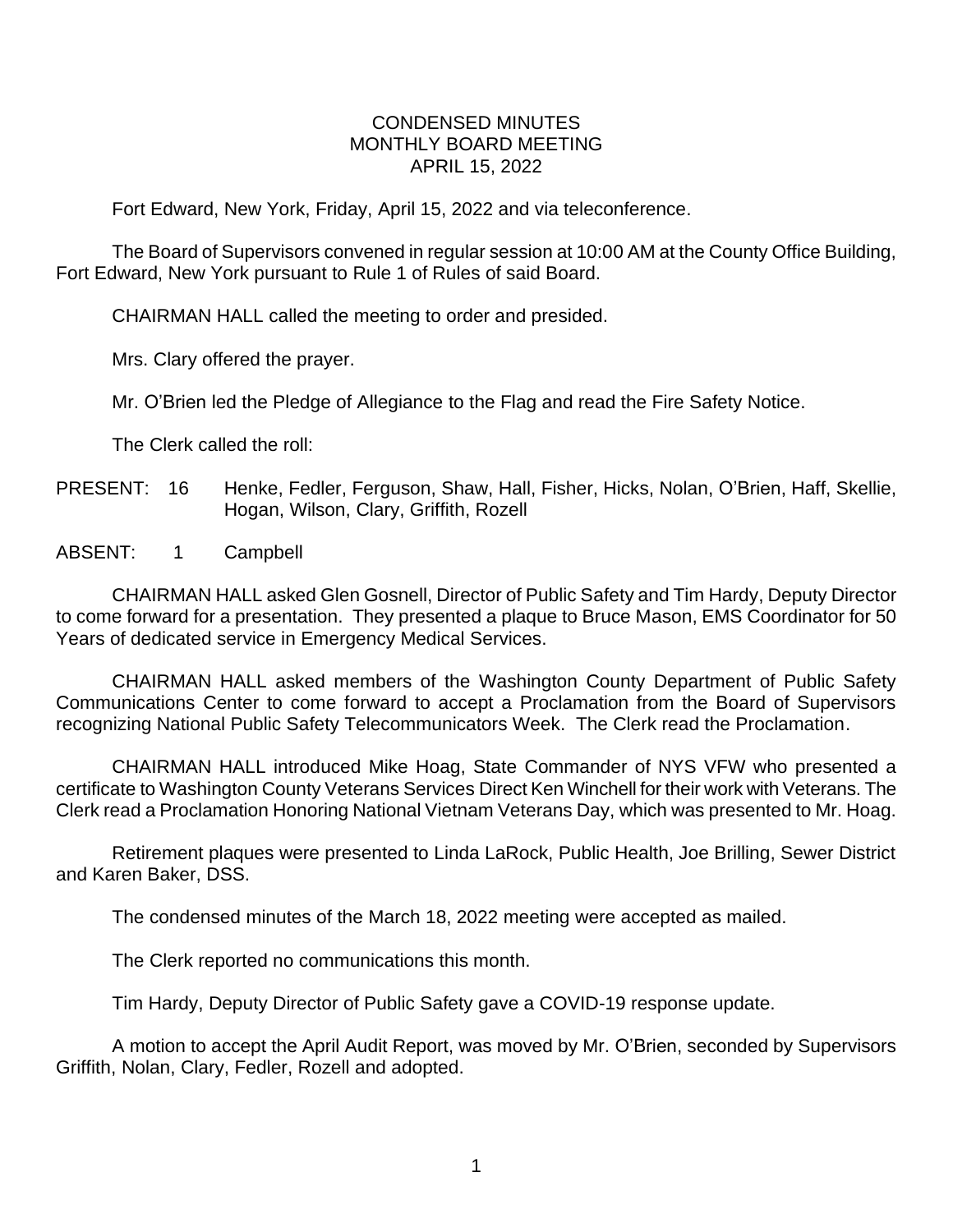CHAIRMAN HALL announced other Proclamations issued this month: National Public Health Week, SUNY Adirondack Community College Month and Crime Victims' Rights Week.

CHAIRMAN HALL asked if any Supervisor had any request for Supervisors' Privilege of the Floor. Mr. Skellie introduced Michael Maturo of the Town of Jackson who requested that lighting be removed from the plan for the replacement of the Shushan bridge and presented a petition with 165 signatures to the Board.

CHAIRMAN HALL asked that the resolutions be introduced. A motion to set aside the rules to present Resolution No. 115, 116, moved by Mr. Henke, seconded by Mr. Fisher and adopted.

Resolution No. 103 April 15, 2022 By Supervisors Skellie, Rozell, Haff, O'Brien, Fedler, Shaw, Ferguson, Wilson, Fisher – TITLE: Appoint Commissioner to the Sewer District Board of Commissioners.

Resolution No. 104 April 15, 2022 By Supervisors Skellie, Rozell, O'Brien, Fedler, Shaw, Ferguson, Wilson, Fisher – TITLE: Appoint Superintendent of Public Works.

Resolution No. 105 April 15, 2022 By Supervisors Skellie, Rozell, Haff, O'Brien, Fedler, Shaw, Ferguson, Wilson, Fisher – TITLE: To Award Various Department of Public Works Bids 2022.

Resolution No. 106 April 15, 2022 By Supervisors Wilson, Hogan, Haff, Hicks, O'Brien, Clary, Rozell – TITLE: Authorizing Execution of a Memorandum of Agreement with Warren County To Provide Raise the Age Services.

Resolution No. 107 April 15, 2022 By Supervisors Wilson, Hogan, Haff, Hicks, O'Brien, Clary, Rozell – TITLE: Accepting Rural Communities of Practice Phase III Grant; Youth Bureau/Alternative Sentencing.

Resolution No. 108 April 15, 2022 By Supervisors Campbell, O'Brien, Haff, Hicks, Fedler, Skellie, Hogan, Clary, Rozell, Wilson, Griffith – TITLE: Amend 2022 Budget – County Clerk.

Resolution No. 109 April 15, 2022 By Supervisors Campbell, O'Brien, Haff, Hicks, Fedler, Skellie, Hogan, Clary, Rozell, Wilson, Griffith – TITLE: Amend 2022 Tourism Budget for 2022-2023 Additional Initiatives.

Resolution No. 110 April 15, 2022 By Supervisors Campbell, O'Brien, Haff, Hicks, Fedler, Skellie, Hogan, Clary, Rozell, Wilson, Griffith – TITLE: Amend 2022 Planning Budget for Adirondack Regional Chamber of Commerce Membership.

Resolution No. 111 April 15, 2022 By Supervisors Campbell, O'Brien, Haff, Hicks, Fedler, Skellie, Hogan, Clary, Rozell, Wilson, Griffith – TITLE: Amend 2022 Budget – Public Health for Vaccine Coolers.

Resolution No. 112 April 15, 2022 By Supervisors Campbell, O'Brien, Haff, Hicks, Fedler, Skellie, Hogan, Clary, Rozell, Wilson, Griffith – TITLE: Amend 2021 Budget for Youth Placed in Office of Children and Family Services (OCFS) Custody.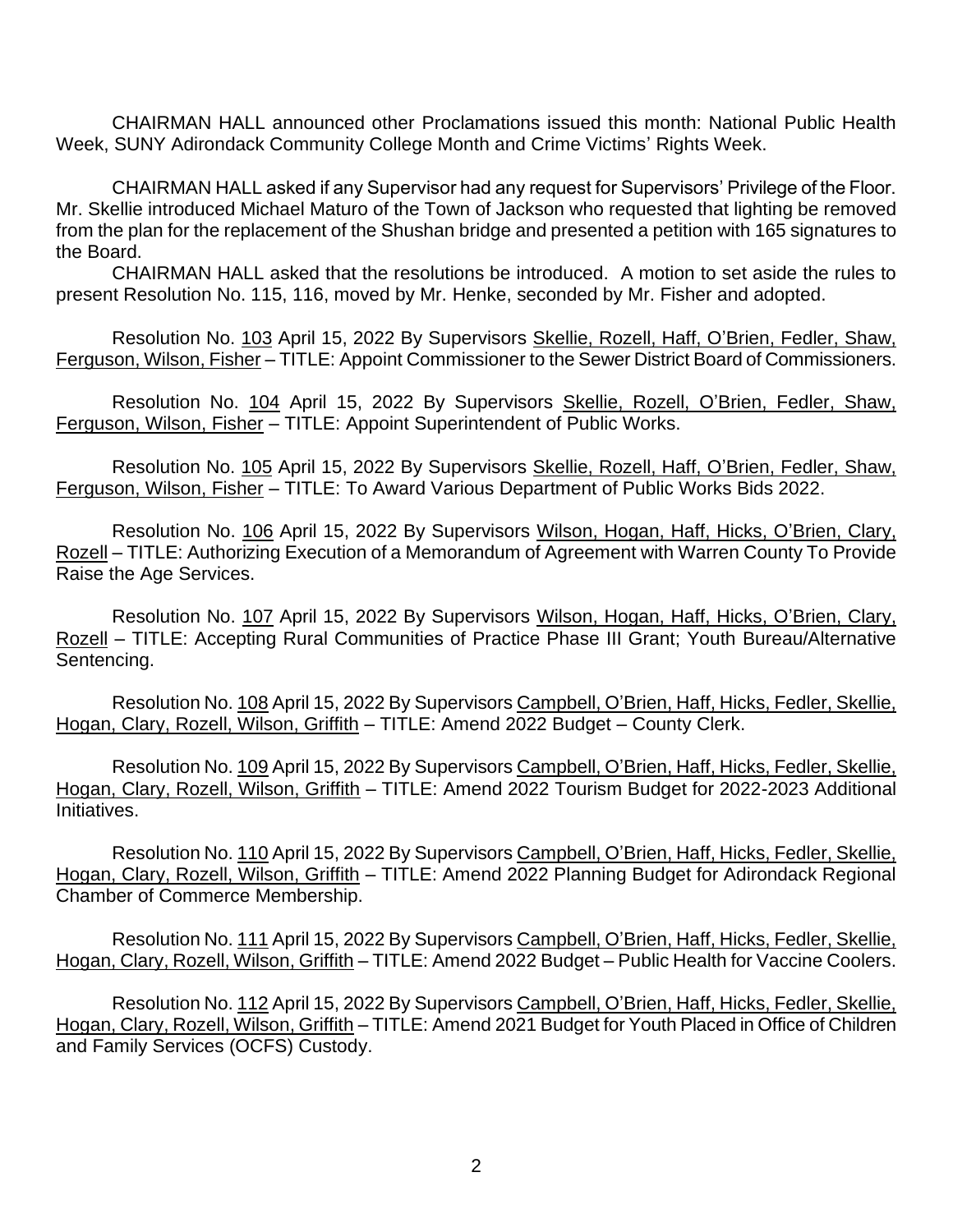Resolution No. 113 April 15, 2022 By Supervisors Campbell, O'Brien, Haff, Hicks, Fedler, Skellie, Hogan, Clary, Rozell, Wilson, Griffith – TITLE: Amend County Road Fund 2022 Budget for Lake Champlain Basin Program Grant.

Resolution No. 114 April 15, 2022 By Supervisors Campbell, O'Brien, Haff, Hicks, Fedler, Skellie, Hogan, Clary, Rozell, Wilson, Griffith – TITLE: Amend 2022 County Road Fund Budget to Carryover Unspent Water Quality Improvement Grant MS 4.

Resolution No. 115 April 15, 2022 By Supervisor Clary - TITLE: Amend 2022 Budget - Public Health for Pharmacy Grade Vaccine Freezer.

Resolution No. 116 April 15, 2022 By Supervisor Skellie – TITLE: To Award Bid 2021-25 SD#2 For Unit Price Items, Washington County Sewer District Concrete Improvements.

The Board went on to consider the resolutions.

Resolution No. 103, moved by Mr. Skellie, seconded by Supervisors Fedler, Ferguson, Shaw, Fisher, Nolan, O'Brien and adopted.

Resolution No. 104, moved by Mr. Skellie, seconded by Supervisors Henke, Fedler, Ferguson, Shaw, Fisher, Nolan, O'Brien, Hogan, Wilson, Rozell and adopted. Mr. Haff opposed.

Resolution No. 105, moved by Mr. Skellie, seconded by Supervisors Henke, Shaw, Fisher, Nolan, Wilson, Rozell and adopted.

Resolution No. 106, moved by Mr. Wilson, seconded by Supervisors Henke, Fedler, Ferguson, Nolan, O'Brien, Clary and adopted.

Resolution No. 107, moved by Mr. Wilson, seconded by Supervisors Henke, Nolan, O'Brien, Clary, Rozell and adopted.

Resolution No. 108, moved by Mr. O'Brien, seconded by Supervisors Henke, Fedler, Ferguson, Nolan, Clary, Griffith, Rozell and adopted.

Resolution No. 109, moved by Mr. O'Brien, seconded by Supervisors Henke, Fedler, Ferguson, Nolan, Wilson, Clary, Griffith and adopted.

Resolution No. 110, moved by Mr. O'Brien, seconded by Supervisors Henke, Fedler, Ferguson, Clary, Griffith and adopted.

Resolution No. 111, moved by Mr. O'Brien, seconded by Supervisors Henke, Ferguson, Nolan, Wilson, Clary, Griffith and adopted.

Resolution No. 112, moved by Mr. O'Brien, seconded by Supervisors Henke, Ferguson, Nolan, Clary, Griffith and adopted.